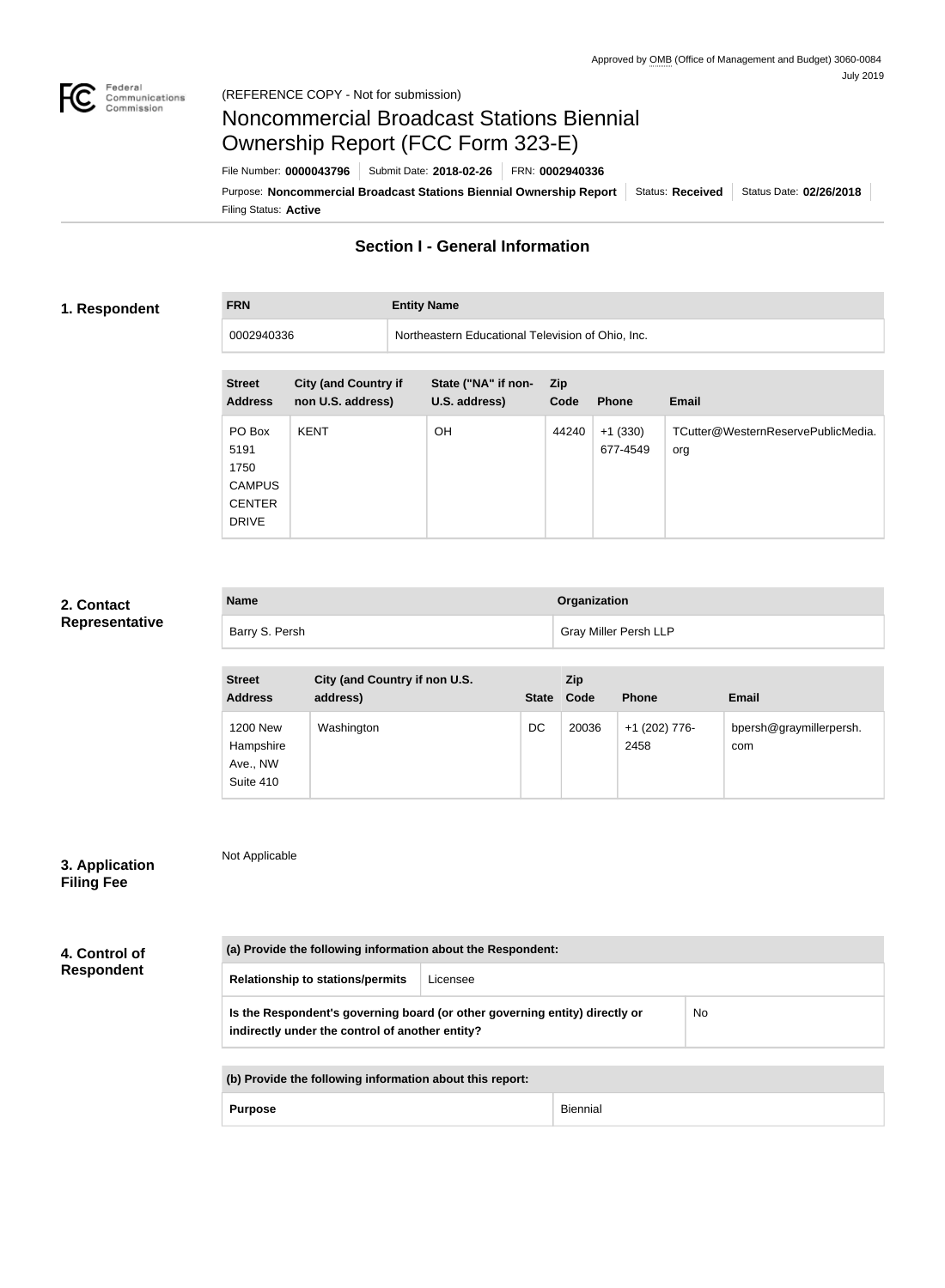**"As of" date** 10/01/2017

**When filing a biennial ownership report or validating and resubmitting a prior biennial ownership report, this date must be Oct. 1 of the year in which this report is filed.**

# **5. Licensee(s) and Station(s)**

**Respondent is filing this report to cover the following Licensee(s) and station(s):**

|             | <b>FRN</b><br>Licensee/Permittee Name                           |                 |              |                |  |
|-------------|-----------------------------------------------------------------|-----------------|--------------|----------------|--|
|             | Northeastern Educational Television of Ohio, Inc.<br>0002940336 |                 |              |                |  |
|             |                                                                 |                 |              |                |  |
| Fac. ID No. | <b>Call Sign</b>                                                | <b>City</b>     | <b>State</b> | <b>Service</b> |  |
| 49421       | <b>WEAO</b>                                                     | <b>AKRON</b>    | <b>OH</b>    | <b>DTV</b>     |  |
| 49439       | <b>WNEO</b>                                                     | <b>ALLIANCE</b> | OH           | <b>DTV</b>     |  |

# **Section II – Biennial Ownership Information**

# **1. 47 C.F.R. Section 73.3613 Documents**

Licensee Respondents that hold authorizations for one or more full power television, AM, and/or FM stations should list all contracts and other instruments set forth in 47 C.F.R. Section 73.3613(a) through (c) for the facility or facilities listed on this report. If the agreement is a network affiliation agreement, check the appropriate box. Otherwise, select "Other." Non-Licensee Respondents should select "Not Applicable" in response to this question.

| Document Information                            |                                      |  |
|-------------------------------------------------|--------------------------------------|--|
| Description of contract or instrument           | PBS MEMBER CERTIFICATION             |  |
| Parties to contract or instrument               | <b>PBS</b>                           |  |
| Date of execution                               | 07/2014                              |  |
| Date of expiration                              | No expiration date                   |  |
| <b>Agreement type</b><br>(check all that apply) | <b>Network Affiliation Agreement</b> |  |

| Document Information                            |                                         |  |  |
|-------------------------------------------------|-----------------------------------------|--|--|
| Description of contract or instrument           | NETO BY-LAWS                            |  |  |
| Parties to contract or instrument               | <b>ENTITY</b>                           |  |  |
| Date of execution                               | 05/2007                                 |  |  |
| Date of expiration                              | No expiration date                      |  |  |
| <b>Agreement type</b><br>(check all that apply) | Other<br><b>Agreement Type: BY-LAWS</b> |  |  |

#### **2. Ownership Interests**

**(a)** Ownership Interests. This Question requires Respondents to enter detailed information about ownership interests by generating a series of subforms. Answer each question on each subform. The first subform listing should be for the Respondent itself. If the Respondent is not a natural person, also list each of the officers, members of the governing board (or other governing entity), stockholders, and any other persons or entities with a direct attributable interest in the Respondent pursuant to the standards set forth in 47 C.F.R. Section 73.3555. (A "direct" interest is one that is not held through any intervening companies or entities.) List each interest holder with a direct attributable interest in the Respondent separately.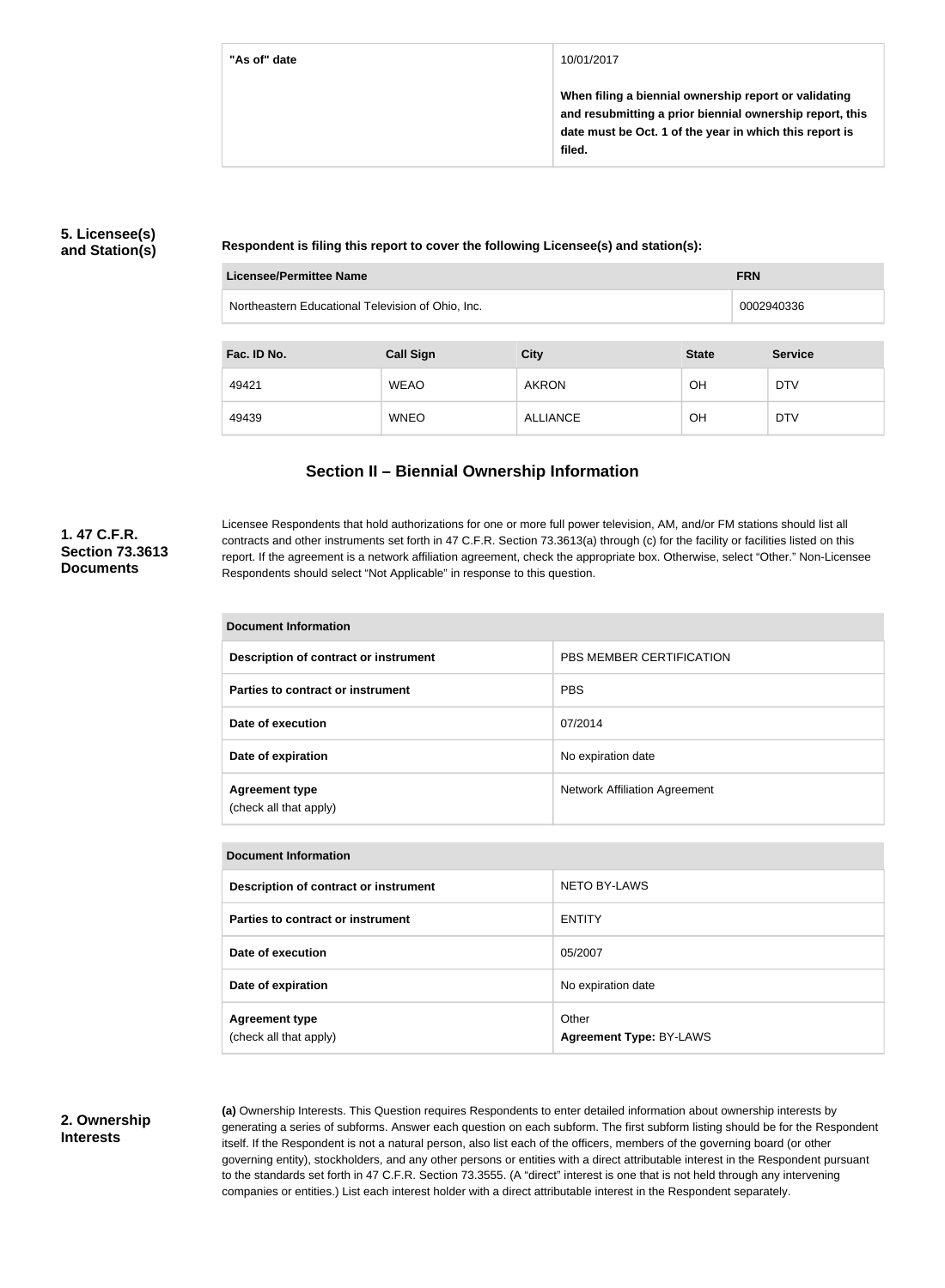Leave the percentage of total assets (Equity Debt Plus) field blank for an interest holder unless that interest holder has an attributable interest in the Respondent solely on the basis of the Commission's Equity Debt Plus attribution standard, 47 C.F.R. Section 73.3555, Note 2(i).

In the case of vertical or indirect ownership structures, list only those interests in the Respondent that also represent an attributable interest in the Licensee(s) for which the report is being submitted.

Entities that are part of an organizational structure that includes holding companies or other forms of indirect ownership must file separate ownership reports. In such a structure do not report, or file a separate report for, any interest holder that does not have an attributable interest in the Licensee(s) for which the report is being submitted.

Please see the Instructions for further detail concerning interests that must be reported in response to this question.

The Respondent must provide an FCC Registration Number for each interest holder reported in response to this question. Please see the Instructions for detailed information and guidance concerning this requirement.

| Ownership information                                                                                                            |                                                         |                          |  |  |
|----------------------------------------------------------------------------------------------------------------------------------|---------------------------------------------------------|--------------------------|--|--|
| <b>FRN</b>                                                                                                                       | 0002940336                                              |                          |  |  |
| <b>Entity Name</b>                                                                                                               | Northeastern Educational Television of Ohio, Inc.       |                          |  |  |
| <b>Address</b>                                                                                                                   | PO Box                                                  | 5191                     |  |  |
|                                                                                                                                  | <b>Street 1</b>                                         | 1750 CAMPUS CENTER DRIVE |  |  |
|                                                                                                                                  | <b>Street 2</b>                                         |                          |  |  |
|                                                                                                                                  | <b>City</b>                                             | <b>KENT</b>              |  |  |
|                                                                                                                                  | State ("NA" if non-U.S.<br>address)                     | OH                       |  |  |
|                                                                                                                                  | <b>Zip/Postal Code</b>                                  | 44240                    |  |  |
|                                                                                                                                  | Country (if non-U.S.<br>address)                        | <b>United States</b>     |  |  |
| <b>Listing Type</b>                                                                                                              | Respondent                                              |                          |  |  |
| <b>Positional Interests</b><br>(check all that apply)                                                                            | Respondent                                              |                          |  |  |
| <b>Tribal Nation or Tribal</b><br><b>Entity</b>                                                                                  | Interest holder is not a Tribal nation or Tribal entity |                          |  |  |
| <b>Interest Percentages</b>                                                                                                      | Voting                                                  | 0.0%                     |  |  |
| (enter percentage values<br>from 0.0 to 100.0)                                                                                   | <b>Equity</b>                                           | 0.0%                     |  |  |
|                                                                                                                                  | <b>Total assets (Equity Debt</b><br>Plus)               | 0.0%                     |  |  |
| Does interest holder have an attributable interest in one or more broadcast stations<br>No<br>that do not appear on this report? |                                                         |                          |  |  |

| <b>Ownership Information</b> |
|------------------------------|
|                              |

| <b>FRN</b>     | 9990127352              |                 |  |
|----------------|-------------------------|-----------------|--|
| Name           | Eugenia C. Atkinson     |                 |  |
| <b>Address</b> | PO Box                  |                 |  |
|                | <b>Street 1</b>         | 265 Redondo Rd. |  |
|                | <b>Street 2</b>         |                 |  |
|                | <b>City</b>             | Youngstown      |  |
|                | State ("NA" if non-U.S. | OH              |  |
|                |                         |                 |  |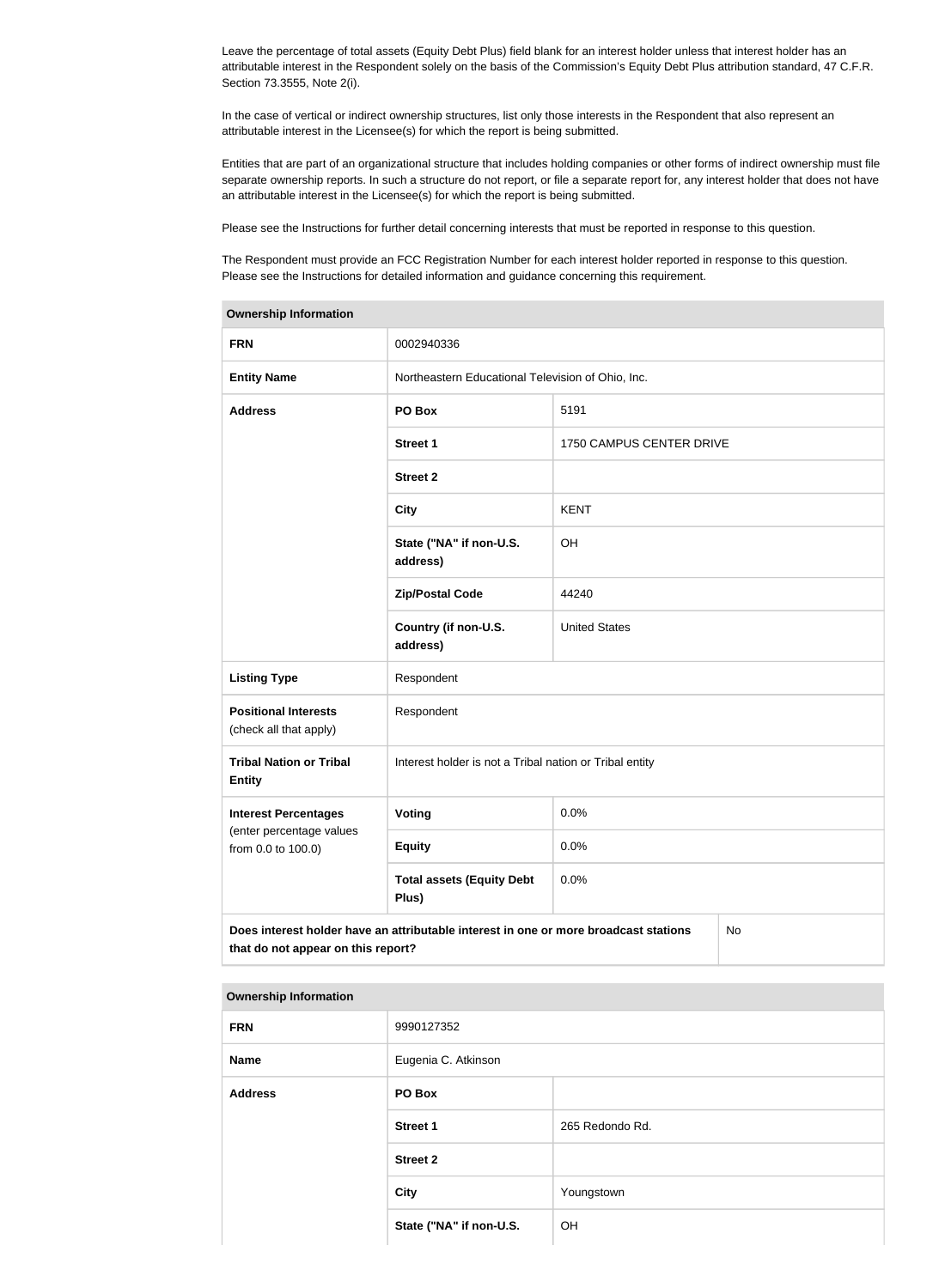|                                                           | address)                                                                             |                                  |  |
|-----------------------------------------------------------|--------------------------------------------------------------------------------------|----------------------------------|--|
|                                                           | <b>Zip/Postal Code</b>                                                               | 44504                            |  |
|                                                           | Country (if non-U.S.<br>address)                                                     | <b>United States</b>             |  |
| <b>Listing Type</b>                                       | <b>Other Interest Holder</b>                                                         |                                  |  |
| <b>Positional Interests</b><br>(check all that apply)     | Officer, Other - SecretaryMember of Governing Board (or other governing entity)      |                                  |  |
| <b>Principal Profession or</b><br><b>Occupation</b>       | <b>Retired Community Volunteer</b>                                                   |                                  |  |
| <b>By Whom Appointed or</b><br><b>Elected</b>             | Appointed by Youngstown State Univ.                                                  |                                  |  |
| Citizenship, Gender,                                      | <b>Citizenship</b>                                                                   | <b>US</b>                        |  |
| <b>Ethnicity, and Race</b><br><b>Information (Natural</b> | Gender                                                                               | Female                           |  |
| Persons Only)                                             | <b>Ethnicity</b>                                                                     | Not Hispanic or Latino           |  |
|                                                           | Race                                                                                 | <b>Black or African American</b> |  |
| <b>Interest Percentages</b>                               | Voting                                                                               | 7.7%                             |  |
| (enter percentage values<br>from 0.0 to 100.0)            | <b>Equity</b>                                                                        | 0.0%                             |  |
|                                                           | <b>Total assets (Equity Debt</b><br>Plus)                                            |                                  |  |
| that do not appear on this report?                        | Does interest holder have an attributable interest in one or more broadcast stations | No                               |  |

| <b>FRN</b>                                            | 9990127356                                                                             |                      |  |  |
|-------------------------------------------------------|----------------------------------------------------------------------------------------|----------------------|--|--|
|                                                       |                                                                                        |                      |  |  |
| <b>Name</b>                                           | Bonnie Deutsch Burdman                                                                 |                      |  |  |
| <b>Address</b>                                        | PO Box                                                                                 |                      |  |  |
|                                                       | <b>Street 1</b>                                                                        | 4287 Sugarbush Drive |  |  |
|                                                       | <b>Street 2</b>                                                                        |                      |  |  |
|                                                       | <b>City</b>                                                                            | Canfield             |  |  |
|                                                       | State ("NA" if non-U.S.<br>address)                                                    | OH                   |  |  |
|                                                       | <b>Zip/Postal Code</b>                                                                 | 44406                |  |  |
|                                                       | Country (if non-U.S.<br>address)                                                       | <b>United States</b> |  |  |
| <b>Listing Type</b>                                   | Other Interest Holder                                                                  |                      |  |  |
| <b>Positional Interests</b><br>(check all that apply) | Officer, Other - Vice ChairMember of Governing Board (or other governing entity)       |                      |  |  |
| <b>Principal Profession or</b><br><b>Occupation</b>   | Director of Community Relations, Government Affairs, Youngstown Area Jewish Federation |                      |  |  |
| <b>By Whom Appointed or</b><br><b>Elected</b>         | Appointed by Youngstown State Univ.                                                    |                      |  |  |
| Citizenship, Gender,                                  | <b>Citizenship</b>                                                                     | US                   |  |  |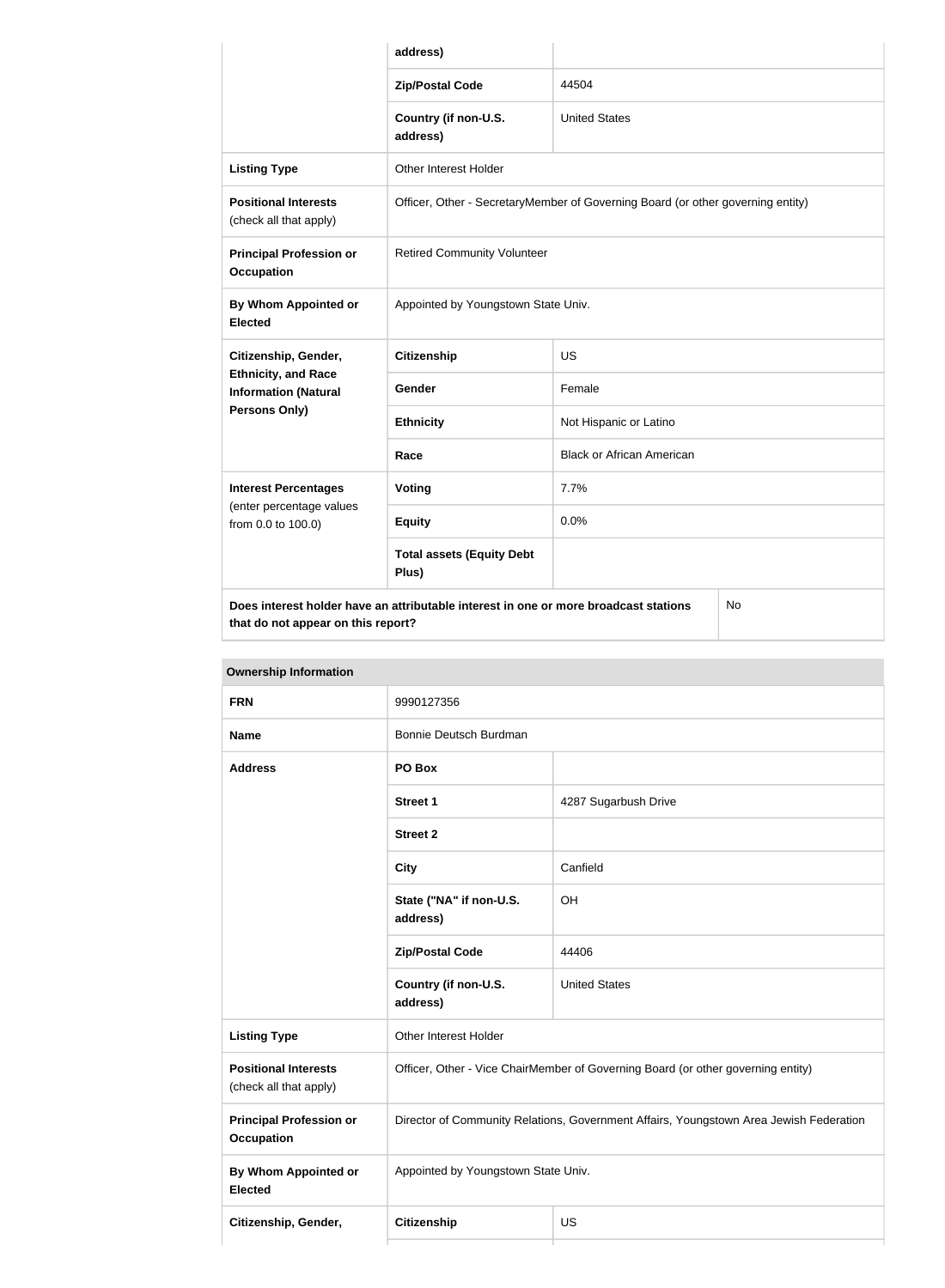| <b>Ethnicity, and Race</b><br><b>Information (Natural</b><br><b>Persons Only)</b>                                          | <b>Gender</b>                             | Female                 |  |
|----------------------------------------------------------------------------------------------------------------------------|-------------------------------------------|------------------------|--|
|                                                                                                                            | <b>Ethnicity</b>                          | Not Hispanic or Latino |  |
|                                                                                                                            | Race                                      | White                  |  |
| <b>Interest Percentages</b><br>(enter percentage values<br>from 0.0 to 100.0)                                              | Voting                                    | 7.7%                   |  |
|                                                                                                                            | <b>Equity</b>                             | 0.0%                   |  |
|                                                                                                                            | <b>Total assets (Equity Debt</b><br>Plus) |                        |  |
| Does interest holder have an attributable interest in one or more broadcast stations<br>that do not appear on this report? |                                           | No.                    |  |

| <b>FRN</b>                                                                                                                       | 9990127357                                            |                                  |  |
|----------------------------------------------------------------------------------------------------------------------------------|-------------------------------------------------------|----------------------------------|--|
| <b>Name</b>                                                                                                                      | Romona J. Davis                                       |                                  |  |
| <b>Address</b>                                                                                                                   | PO Box                                                |                                  |  |
|                                                                                                                                  | <b>Street 1</b>                                       | 492 Carlsfield Way               |  |
|                                                                                                                                  | <b>Street 2</b>                                       |                                  |  |
|                                                                                                                                  | <b>City</b>                                           | Hudson                           |  |
|                                                                                                                                  | State ("NA" if non-U.S.<br>address)                   | OH                               |  |
|                                                                                                                                  | <b>Zip/Postal Code</b>                                | 44236                            |  |
|                                                                                                                                  | Country (if non-U.S.<br>address)                      | <b>United States</b>             |  |
| <b>Listing Type</b>                                                                                                              | Other Interest Holder                                 |                                  |  |
| <b>Positional Interests</b><br>(check all that apply)                                                                            | Member of Governing Board (or other governing entity) |                                  |  |
| <b>Principal Profession or</b><br><b>Occupation</b>                                                                              | Commercial Lender SBA Business Development Officer    |                                  |  |
| <b>By Whom Appointed or</b><br><b>Elected</b>                                                                                    | Appointed by University of Akron                      |                                  |  |
| Citizenship, Gender,                                                                                                             | <b>Citizenship</b>                                    | US                               |  |
| <b>Ethnicity, and Race</b><br><b>Information (Natural</b>                                                                        | Gender                                                | Female                           |  |
| Persons Only)                                                                                                                    | <b>Ethnicity</b>                                      | Not Hispanic or Latino           |  |
|                                                                                                                                  | Race                                                  | <b>Black or African American</b> |  |
| <b>Interest Percentages</b>                                                                                                      | <b>Voting</b>                                         | 7.7%                             |  |
| (enter percentage values<br>from 0.0 to 100.0)                                                                                   | <b>Equity</b>                                         | 0.0%                             |  |
|                                                                                                                                  | <b>Total assets (Equity Debt</b><br>Plus)             |                                  |  |
| Does interest holder have an attributable interest in one or more broadcast stations<br>No<br>that do not appear on this report? |                                                       |                                  |  |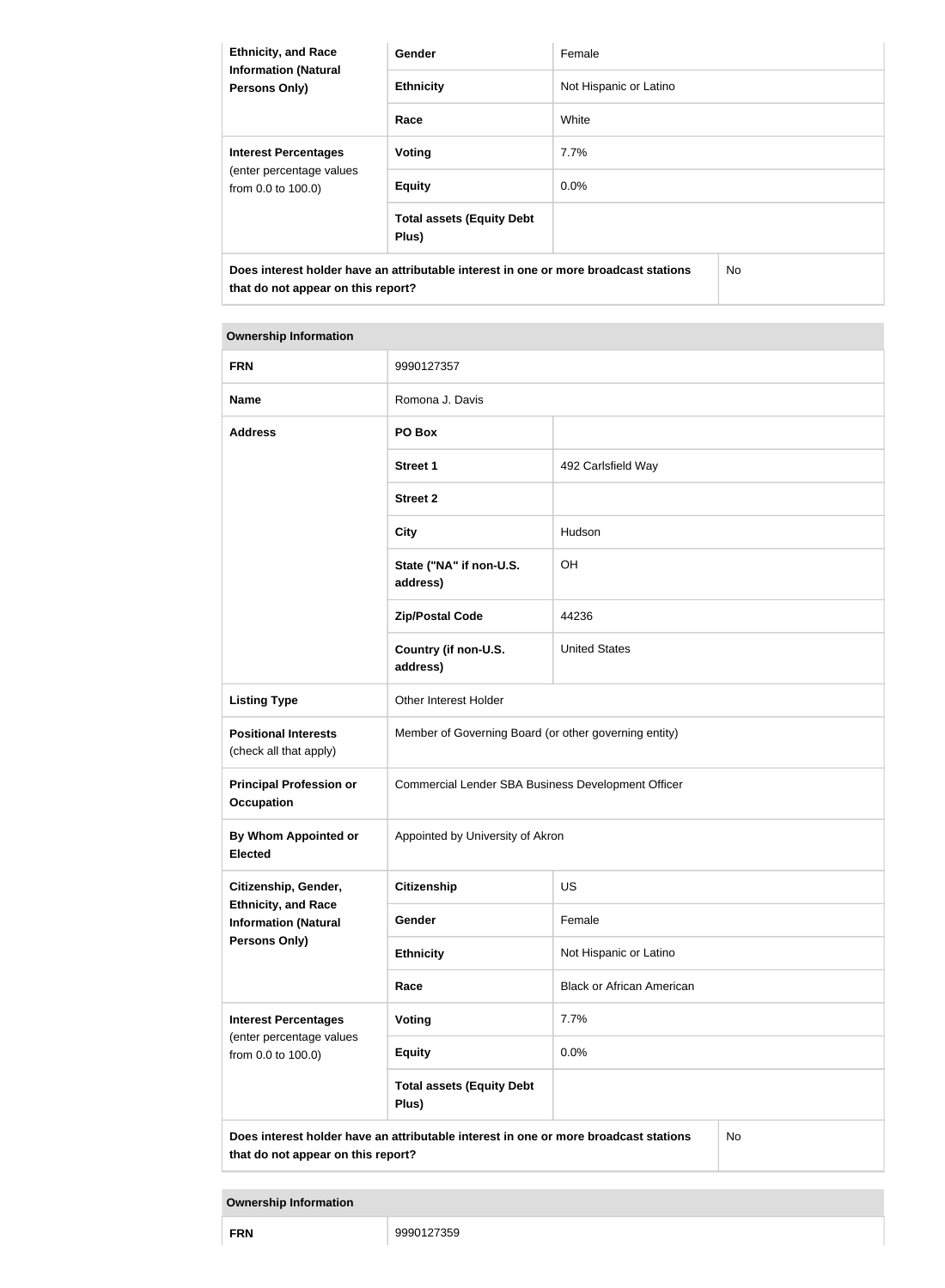| <b>Name</b>                                               | Thomas Hager                                                                         |                        |    |
|-----------------------------------------------------------|--------------------------------------------------------------------------------------|------------------------|----|
| <b>Address</b>                                            | PO Box                                                                               |                        |    |
|                                                           | <b>Street 1</b>                                                                      | 676 Westridge Dr.      |    |
|                                                           | <b>Street 2</b>                                                                      |                        |    |
|                                                           | <b>City</b>                                                                          | Akron                  |    |
|                                                           | State ("NA" if non-U.S.<br>address)                                                  | OH                     |    |
|                                                           | <b>Zip/Postal Code</b>                                                               | 44333                  |    |
|                                                           | Country (if non-U.S.<br>address)                                                     | <b>United States</b>   |    |
| <b>Listing Type</b>                                       | <b>Other Interest Holder</b>                                                         |                        |    |
| <b>Positional Interests</b><br>(check all that apply)     | Member of Governing Board (or other governing entity)                                |                        |    |
| <b>Principal Profession or</b><br><b>Occupation</b>       | <b>Certified Public Accountant</b>                                                   |                        |    |
| By Whom Appointed or<br><b>Elected</b>                    | Appointed by Kent State Univ.                                                        |                        |    |
| Citizenship, Gender,                                      | <b>Citizenship</b>                                                                   | <b>US</b>              |    |
| <b>Ethnicity, and Race</b><br><b>Information (Natural</b> | Gender                                                                               | Male                   |    |
| Persons Only)                                             | <b>Ethnicity</b>                                                                     | Not Hispanic or Latino |    |
|                                                           | Race                                                                                 | White                  |    |
| <b>Interest Percentages</b><br>(enter percentage values   | Voting                                                                               | 7.7%                   |    |
| from 0.0 to 100.0)                                        | <b>Equity</b>                                                                        | 0.0%                   |    |
|                                                           | <b>Total assets (Equity Debt</b><br>Plus)                                            |                        |    |
| that do not appear on this report?                        | Does interest holder have an attributable interest in one or more broadcast stations |                        | No |

| <b>FRN</b>          | 9990127361                          |                      |
|---------------------|-------------------------------------|----------------------|
| <b>Name</b>         | Wayne R. Hill                       |                      |
| <b>Address</b>      | PO Box                              |                      |
|                     | <b>Street 1</b>                     | Buchtel Hall 54      |
|                     | <b>Street 2</b>                     |                      |
|                     | <b>City</b>                         | Akron                |
|                     | State ("NA" if non-U.S.<br>address) | OH                   |
|                     | <b>Zip/Postal Code</b>              | 44325                |
|                     | Country (if non-U.S.<br>address)    | <b>United States</b> |
| <b>Listing Type</b> | Other Interest Holder               |                      |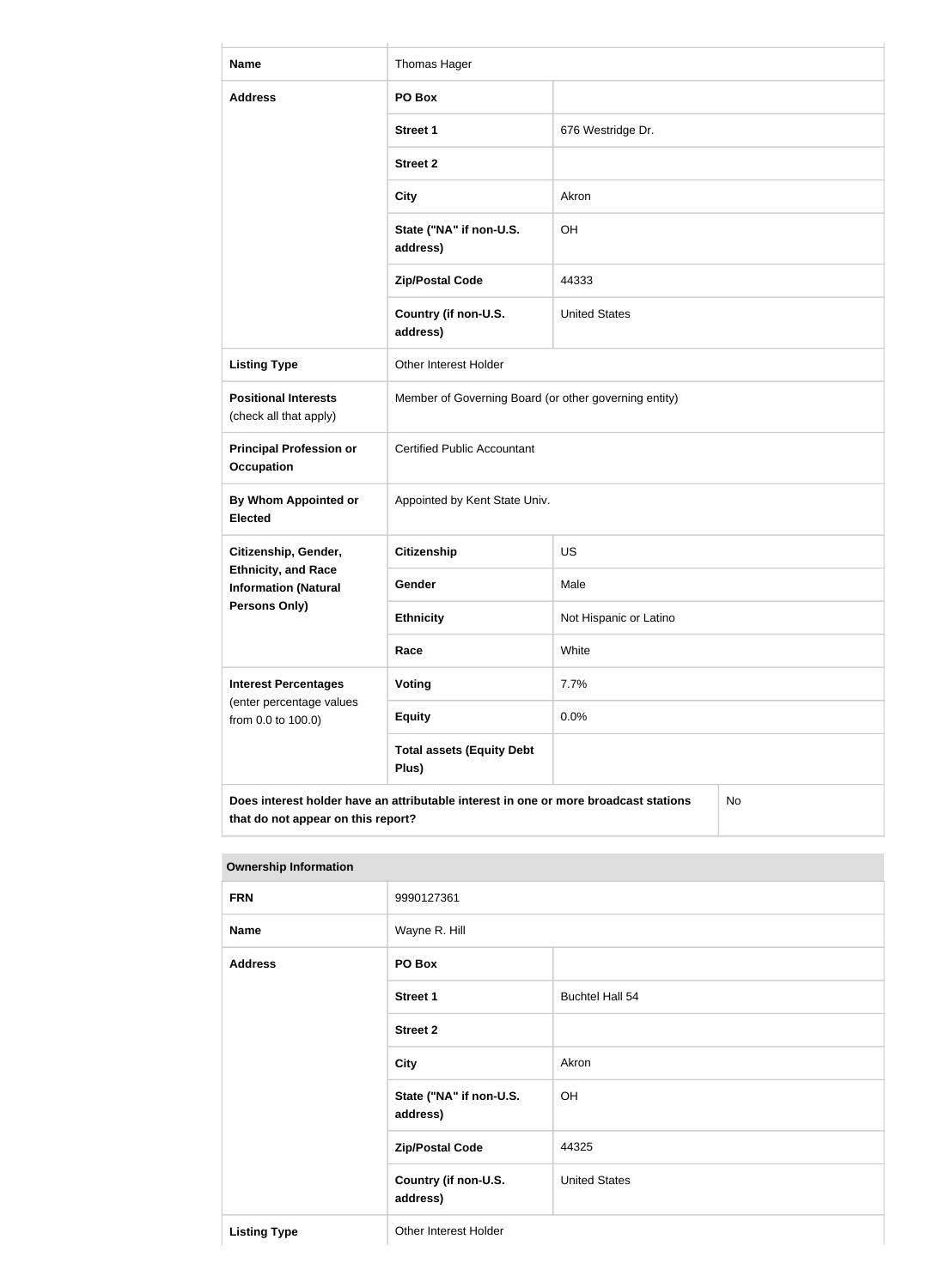| <b>Positional Interests</b><br>(check all that apply)                                             | Member of Governing Board (or other governing entity)                       |                        |  |
|---------------------------------------------------------------------------------------------------|-----------------------------------------------------------------------------|------------------------|--|
| <b>Principal Profession or</b><br><b>Occupation</b>                                               | Vice President, Chief Communications Marketing Officer, University of Akron |                        |  |
| By Whom Appointed or<br><b>Elected</b>                                                            | Appointed by University of Akron                                            |                        |  |
| Citizenship, Gender,                                                                              | <b>Citizenship</b>                                                          | US.                    |  |
| <b>Ethnicity, and Race</b><br><b>Information (Natural</b>                                         | Gender                                                                      | Male                   |  |
| <b>Persons Only)</b>                                                                              | <b>Ethnicity</b>                                                            | Not Hispanic or Latino |  |
|                                                                                                   | Race                                                                        | White                  |  |
| <b>Interest Percentages</b>                                                                       | Voting                                                                      | 7.7%                   |  |
| (enter percentage values<br>from 0.0 to 100.0)                                                    | <b>Equity</b>                                                               | 0.0%                   |  |
|                                                                                                   | <b>Total assets (Equity Debt</b><br>Plus)                                   |                        |  |
| Does interest holder have an attributable interest in one or more broadcast stations<br><b>No</b> |                                                                             |                        |  |

**that do not appear on this report?**

| <b>FRN</b>                                                | 9990127365                                            |                        |  |
|-----------------------------------------------------------|-------------------------------------------------------|------------------------|--|
| <b>Name</b>                                               | Renee S. Pipitone                                     |                        |  |
| <b>Address</b>                                            | PO Box                                                |                        |  |
|                                                           | <b>Street 1</b>                                       | 4496 Lahm Dr.          |  |
|                                                           | <b>Street 2</b>                                       |                        |  |
|                                                           | <b>City</b>                                           | Akron                  |  |
|                                                           | State ("NA" if non-U.S.<br>address)                   | OH                     |  |
|                                                           | <b>Zip/Postal Code</b>                                | 44319                  |  |
|                                                           | Country (if non-U.S.<br>address)                      | <b>United States</b>   |  |
| <b>Listing Type</b>                                       | Other Interest Holder                                 |                        |  |
| <b>Positional Interests</b><br>(check all that apply)     | Member of Governing Board (or other governing entity) |                        |  |
| <b>Principal Profession or</b><br><b>Occupation</b>       | <b>Retired Educator</b>                               |                        |  |
| <b>By Whom Appointed or</b><br><b>Elected</b>             | Appointed by University of Akron                      |                        |  |
| Citizenship, Gender,                                      | Citizenship                                           | US                     |  |
| <b>Ethnicity, and Race</b><br><b>Information (Natural</b> | Gender                                                | Female                 |  |
| <b>Persons Only)</b>                                      | <b>Ethnicity</b>                                      | Not Hispanic or Latino |  |
|                                                           | Race                                                  | White                  |  |
| <b>Interest Percentages</b>                               | <b>Voting</b>                                         | 7.7%                   |  |
| (enter percentage values                                  |                                                       |                        |  |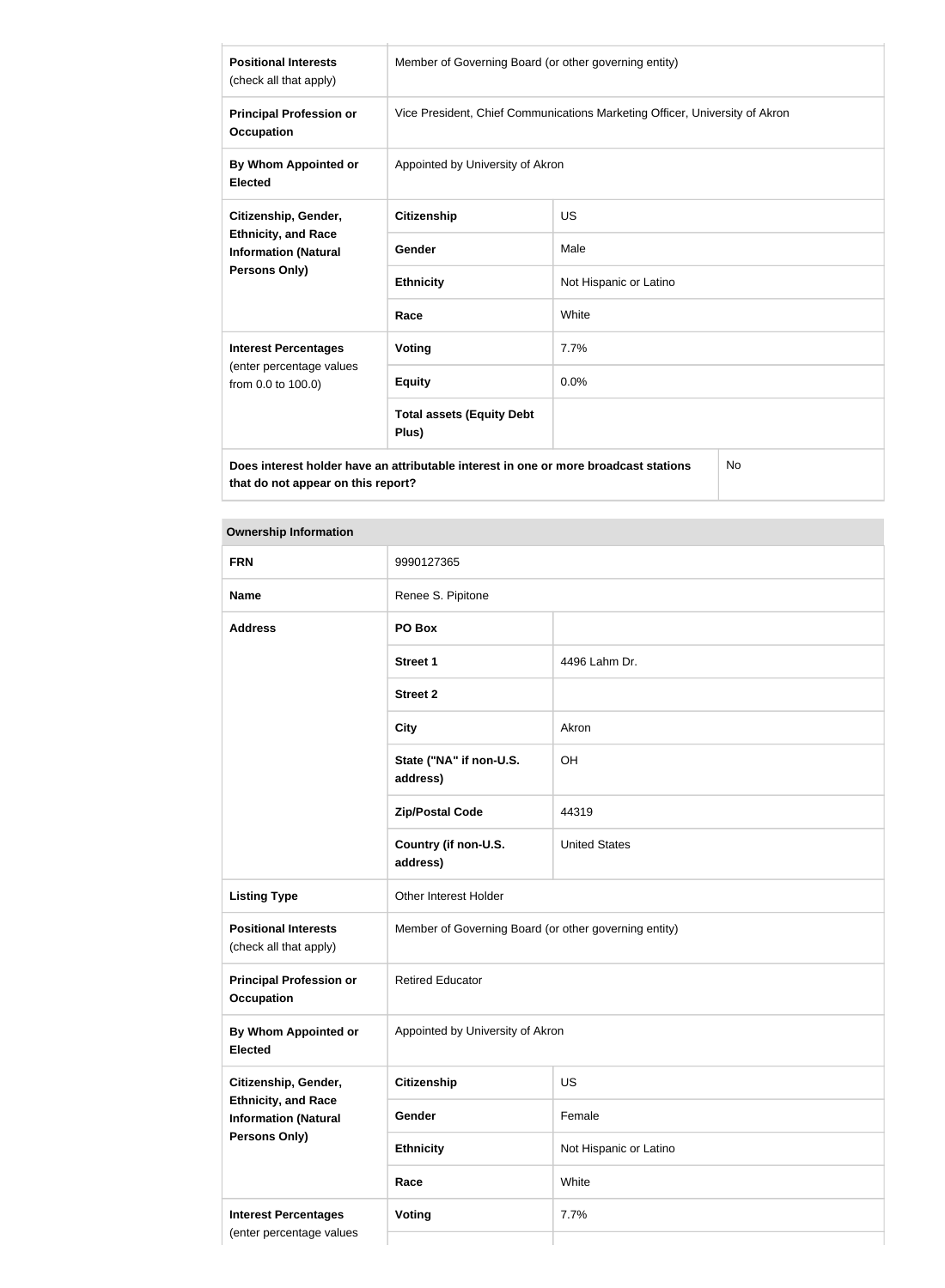| from 0.0 to 100.0)                                                                                                         | <b>Equity</b>                             | $0.0\%$ |  |
|----------------------------------------------------------------------------------------------------------------------------|-------------------------------------------|---------|--|
|                                                                                                                            | <b>Total assets (Equity Debt</b><br>Plus) |         |  |
| Does interest holder have an attributable interest in one or more broadcast stations<br>that do not appear on this report? |                                           | No.     |  |

| <b>Ownership Information</b>                                                                                                            |                                                                      |                        |  |
|-----------------------------------------------------------------------------------------------------------------------------------------|----------------------------------------------------------------------|------------------------|--|
| <b>FRN</b>                                                                                                                              | 9990127367                                                           |                        |  |
| <b>Name</b>                                                                                                                             | Nathan P. Ritchey                                                    |                        |  |
| <b>Address</b>                                                                                                                          | PO Box                                                               |                        |  |
|                                                                                                                                         | <b>Street 1</b>                                                      | 6475 Peck Road         |  |
|                                                                                                                                         | <b>Street 2</b>                                                      |                        |  |
|                                                                                                                                         | <b>City</b>                                                          | Ravenna                |  |
|                                                                                                                                         | State ("NA" if non-U.S.<br>address)                                  | OH                     |  |
|                                                                                                                                         | <b>Zip/Postal Code</b>                                               | 44266                  |  |
|                                                                                                                                         | Country (if non-U.S.<br>address)                                     | <b>United States</b>   |  |
| <b>Listing Type</b>                                                                                                                     | Other Interest Holder                                                |                        |  |
| <b>Positional Interests</b><br>(check all that apply)                                                                                   | Member of Governing Board (or other governing entity)                |                        |  |
| <b>Principal Profession or</b><br><b>Occupation</b>                                                                                     | Vice President, Kent State System Integration, Kent State University |                        |  |
| <b>By Whom Appointed or</b><br><b>Elected</b>                                                                                           | Appointed by Kent State University                                   |                        |  |
| Citizenship, Gender,                                                                                                                    | <b>Citizenship</b>                                                   | <b>US</b>              |  |
| <b>Ethnicity, and Race</b><br><b>Information (Natural</b>                                                                               | Gender                                                               | Male                   |  |
| Persons Only)                                                                                                                           | <b>Ethnicity</b>                                                     | Not Hispanic or Latino |  |
|                                                                                                                                         | Race                                                                 | White                  |  |
| <b>Interest Percentages</b>                                                                                                             | <b>Voting</b>                                                        | 7.7%                   |  |
| (enter percentage values<br>from 0.0 to 100.0)                                                                                          | <b>Equity</b>                                                        | 0.0%                   |  |
|                                                                                                                                         | <b>Total assets (Equity Debt</b><br>Plus)                            |                        |  |
| Does interest holder have an attributable interest in one or more broadcast stations<br><b>No</b><br>that do not appear on this report? |                                                                      |                        |  |

| <b>FRN</b>     | 9990127368       |                            |
|----------------|------------------|----------------------------|
| <b>Name</b>    | Bruce E. Sherman |                            |
| <b>Address</b> | PO Box           |                            |
|                | <b>Street 1</b>  | 5500 Market St., Suite 117 |
|                | <b>Street 2</b>  |                            |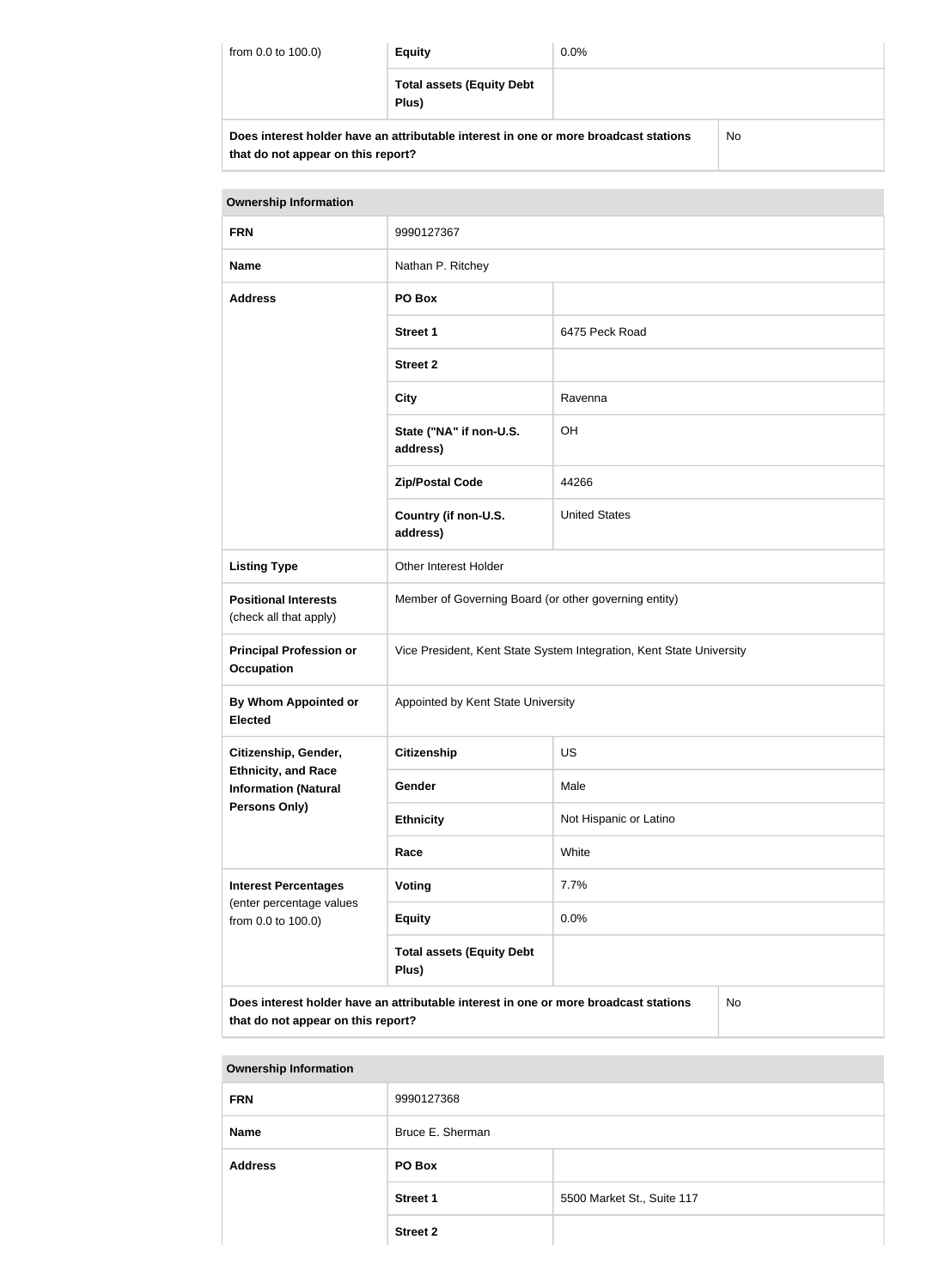|                                                                                                                                  | <b>City</b>                                           | Youngstown             |  |
|----------------------------------------------------------------------------------------------------------------------------------|-------------------------------------------------------|------------------------|--|
|                                                                                                                                  | State ("NA" if non-U.S.<br>address)                   | OH                     |  |
|                                                                                                                                  | <b>Zip/Postal Code</b>                                | 44512                  |  |
|                                                                                                                                  | Country (if non-U.S.<br>address)                      | <b>United States</b>   |  |
| <b>Listing Type</b>                                                                                                              | Other Interest Holder                                 |                        |  |
| <b>Positional Interests</b><br>(check all that apply)                                                                            | Member of Governing Board (or other governing entity) |                        |  |
| <b>Principal Profession or</b><br><b>Occupation</b>                                                                              | President, Sherman Creative Promotions Inc.           |                        |  |
| <b>By Whom Appointed or</b><br><b>Elected</b>                                                                                    | Appointed by Youngstown State Univ.                   |                        |  |
| Citizenship, Gender,                                                                                                             | <b>Citizenship</b>                                    | US                     |  |
| <b>Ethnicity, and Race</b><br><b>Information (Natural</b>                                                                        | Gender                                                | Male                   |  |
| Persons Only)                                                                                                                    | <b>Ethnicity</b>                                      | Not Hispanic or Latino |  |
|                                                                                                                                  | Race                                                  | White                  |  |
| <b>Interest Percentages</b>                                                                                                      | Voting                                                | 7.7%                   |  |
| (enter percentage values<br>from 0.0 to 100.0)                                                                                   | <b>Equity</b>                                         | 0.0%                   |  |
|                                                                                                                                  | <b>Total assets (Equity Debt</b><br>Plus)             |                        |  |
| Does interest holder have an attributable interest in one or more broadcast stations<br>No<br>that do not appear on this report? |                                                       |                        |  |

| <b>Ownership Information</b>                          |                                                       |                      |
|-------------------------------------------------------|-------------------------------------------------------|----------------------|
| <b>FRN</b>                                            | 9990127370                                            |                      |
| <b>Name</b>                                           | James P. Tressel                                      |                      |
| <b>Address</b>                                        | PO Box                                                |                      |
|                                                       | <b>Street 1</b>                                       | One University Plaza |
|                                                       | <b>Street 2</b>                                       |                      |
|                                                       | <b>City</b>                                           | Youngstown           |
|                                                       | State ("NA" if non-U.S.<br>address)                   | OH                   |
|                                                       | <b>Zip/Postal Code</b>                                | 44555                |
|                                                       | Country (if non-U.S.<br>address)                      | <b>United States</b> |
| <b>Listing Type</b>                                   | <b>Other Interest Holder</b>                          |                      |
| <b>Positional Interests</b><br>(check all that apply) | Member of Governing Board (or other governing entity) |                      |
| <b>Principal Profession or</b><br><b>Occupation</b>   | <b>University President</b>                           |                      |

**By Whom Appointed or <br>Ex-Officio, Appointed by Youngstown State Univ.**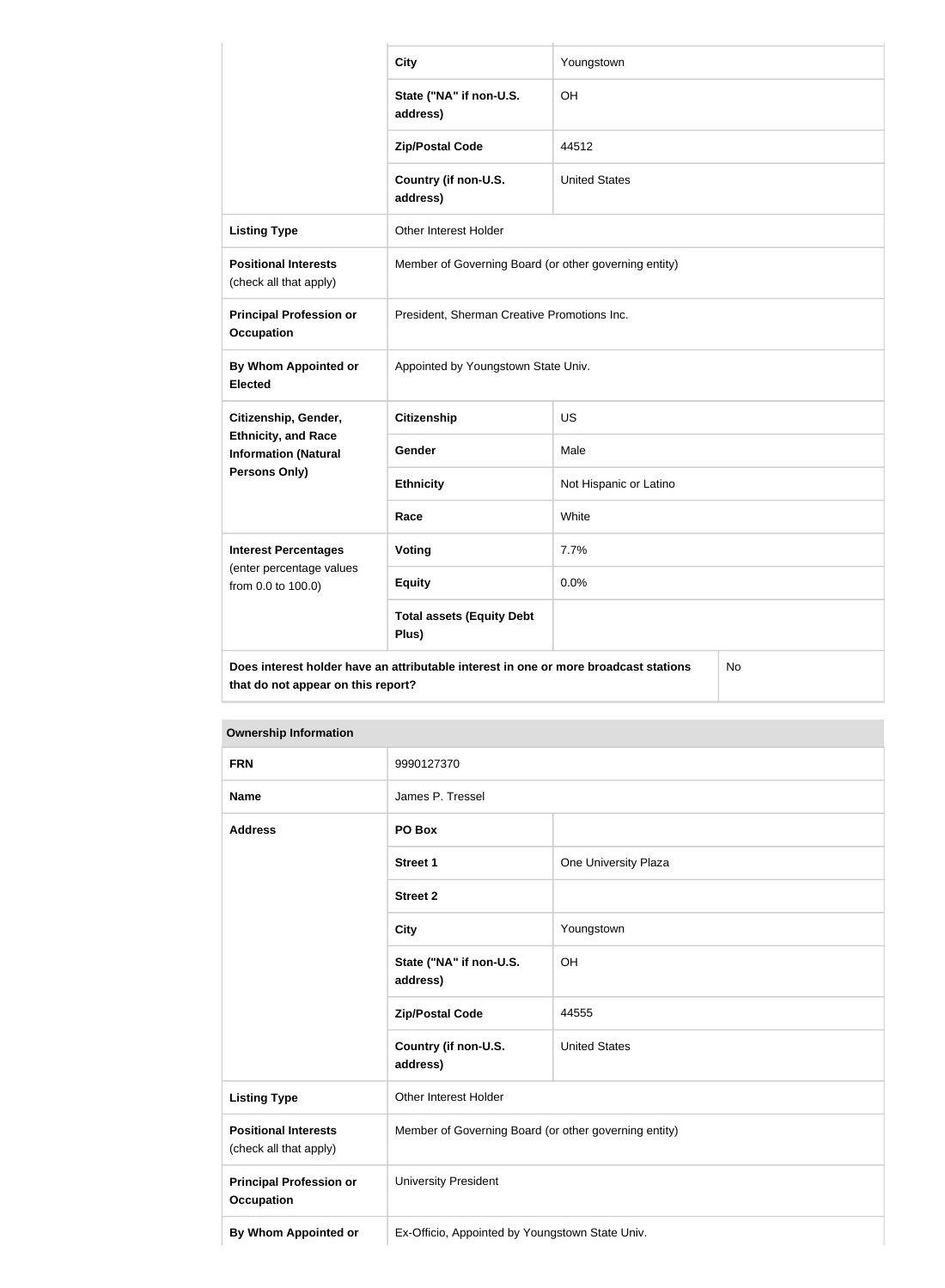| <b>Elected</b>                                                                                            |                                           |                        |  |
|-----------------------------------------------------------------------------------------------------------|-------------------------------------------|------------------------|--|
| Citizenship, Gender,<br><b>Ethnicity, and Race</b><br><b>Information (Natural</b><br><b>Persons Only)</b> | <b>Citizenship</b>                        | <b>US</b>              |  |
|                                                                                                           | Gender                                    | Male                   |  |
|                                                                                                           | <b>Ethnicity</b>                          | Not Hispanic or Latino |  |
|                                                                                                           | Race                                      | White                  |  |
| <b>Interest Percentages</b><br>(enter percentage values<br>from 0.0 to 100.0)                             | <b>Voting</b>                             | $7.7\%$                |  |
|                                                                                                           | <b>Equity</b>                             | $0.0\%$                |  |
|                                                                                                           | <b>Total assets (Equity Debt</b><br>Plus) |                        |  |
| No<br>Does interest holder have an attributable interest in one or more broadcast stations                |                                           |                        |  |

| Ownership information                                                                                                             |                                                       |                        |  |
|-----------------------------------------------------------------------------------------------------------------------------------|-------------------------------------------------------|------------------------|--|
| <b>FRN</b>                                                                                                                        | 9990127227                                            |                        |  |
| <b>Name</b>                                                                                                                       | Beverly J. Warren                                     |                        |  |
| <b>Address</b>                                                                                                                    | PO Box                                                |                        |  |
|                                                                                                                                   | <b>Street 1</b>                                       | 1501 Elizabeth Court   |  |
|                                                                                                                                   | <b>Street 2</b>                                       |                        |  |
|                                                                                                                                   | <b>City</b>                                           | Kent                   |  |
|                                                                                                                                   | State ("NA" if non-U.S.<br>address)                   | OH                     |  |
|                                                                                                                                   | <b>Zip/Postal Code</b>                                | 44240                  |  |
|                                                                                                                                   | Country (if non-U.S.<br>address)                      | <b>United States</b>   |  |
| <b>Listing Type</b>                                                                                                               | Other Interest Holder                                 |                        |  |
| <b>Positional Interests</b><br>(check all that apply)                                                                             | Member of Governing Board (or other governing entity) |                        |  |
| <b>Principal Profession or</b><br><b>Occupation</b>                                                                               | <b>University President</b>                           |                        |  |
| <b>By Whom Appointed or</b><br><b>Elected</b>                                                                                     | Ex-Officio, Appointed by Kent State University        |                        |  |
| Citizenship, Gender,                                                                                                              | <b>Citizenship</b>                                    | US                     |  |
| <b>Ethnicity, and Race</b><br><b>Information (Natural</b>                                                                         | Gender                                                | Female                 |  |
| Persons Only)                                                                                                                     | <b>Ethnicity</b>                                      | Not Hispanic or Latino |  |
|                                                                                                                                   | Race                                                  | White                  |  |
| <b>Interest Percentages</b><br>(enter percentage values<br>from 0.0 to 100.0)                                                     | <b>Voting</b>                                         | 7.7%                   |  |
|                                                                                                                                   | <b>Equity</b>                                         | 0.0%                   |  |
|                                                                                                                                   | <b>Total assets (Equity Debt</b><br>Plus)             |                        |  |
| Does interest holder have an attributable interest in one or more broadcast stations<br>Yes<br>that do not appear on this report? |                                                       |                        |  |

**that do not appear on this report?**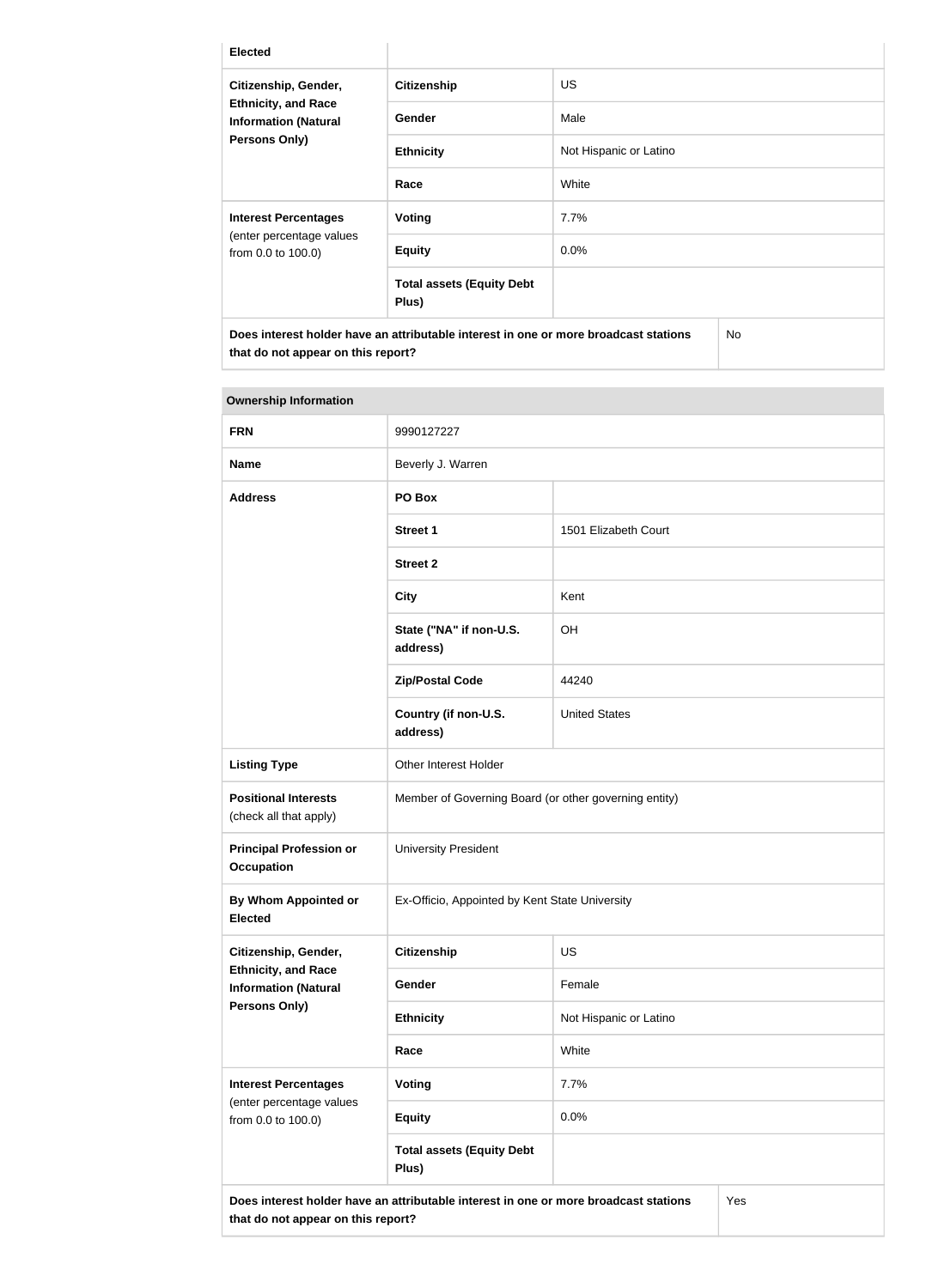| <b>Ownership Information</b>                                                                                                            |                                                       |                        |  |
|-----------------------------------------------------------------------------------------------------------------------------------------|-------------------------------------------------------|------------------------|--|
| <b>FRN</b>                                                                                                                              | 9990127376                                            |                        |  |
| <b>Name</b>                                                                                                                             | Cary Wecht                                            |                        |  |
| <b>Address</b>                                                                                                                          | PO Box                                                |                        |  |
|                                                                                                                                         | <b>Street 1</b>                                       | 10220 Leffing Well Rd. |  |
|                                                                                                                                         | <b>Street 2</b>                                       |                        |  |
|                                                                                                                                         | <b>City</b>                                           | Canfield               |  |
|                                                                                                                                         | State ("NA" if non-U.S.<br>address)                   | OH                     |  |
|                                                                                                                                         | <b>Zip/Postal Code</b>                                | 44406                  |  |
|                                                                                                                                         | Country (if non-U.S.<br>address)                      | <b>United States</b>   |  |
| <b>Listing Type</b>                                                                                                                     | Other Interest Holder                                 |                        |  |
| <b>Positional Interests</b><br>(check all that apply)                                                                                   | Member of Governing Board (or other governing entity) |                        |  |
| <b>Principal Profession or</b><br><b>Occupation</b>                                                                                     | Professor                                             |                        |  |
| By Whom Appointed or<br><b>Elected</b>                                                                                                  | Appointed by Youngstown State Univ.                   |                        |  |
| Citizenship, Gender,                                                                                                                    | <b>Citizenship</b>                                    | US                     |  |
| <b>Ethnicity, and Race</b><br><b>Information (Natural</b>                                                                               | Gender                                                | Female                 |  |
| <b>Persons Only)</b>                                                                                                                    | <b>Ethnicity</b>                                      | Not Hispanic or Latino |  |
|                                                                                                                                         | Race                                                  | White                  |  |
| <b>Interest Percentages</b><br>(enter percentage values<br>from 0.0 to 100.0)                                                           | Voting                                                | 7.7%                   |  |
|                                                                                                                                         | <b>Equity</b>                                         | 0.0%                   |  |
|                                                                                                                                         | <b>Total assets (Equity Debt</b><br>Plus)             |                        |  |
| Does interest holder have an attributable interest in one or more broadcast stations<br><b>No</b><br>that do not appear on this report? |                                                       |                        |  |

| <b>OMNOTOR BULLARDING</b> |                                     |                    |
|---------------------------|-------------------------------------|--------------------|
| <b>FRN</b>                | 9990127379                          |                    |
| <b>Name</b>               | Matthew J. Wilson                   |                    |
| <b>Address</b>            | PO Box                              |                    |
|                           | <b>Street 1</b>                     | 302 Buchtel Common |
|                           | <b>Street 2</b>                     |                    |
|                           | City                                | Akron              |
|                           | State ("NA" if non-U.S.<br>address) | OH                 |
|                           | <b>Zip/Postal Code</b>              | 44325              |
|                           |                                     |                    |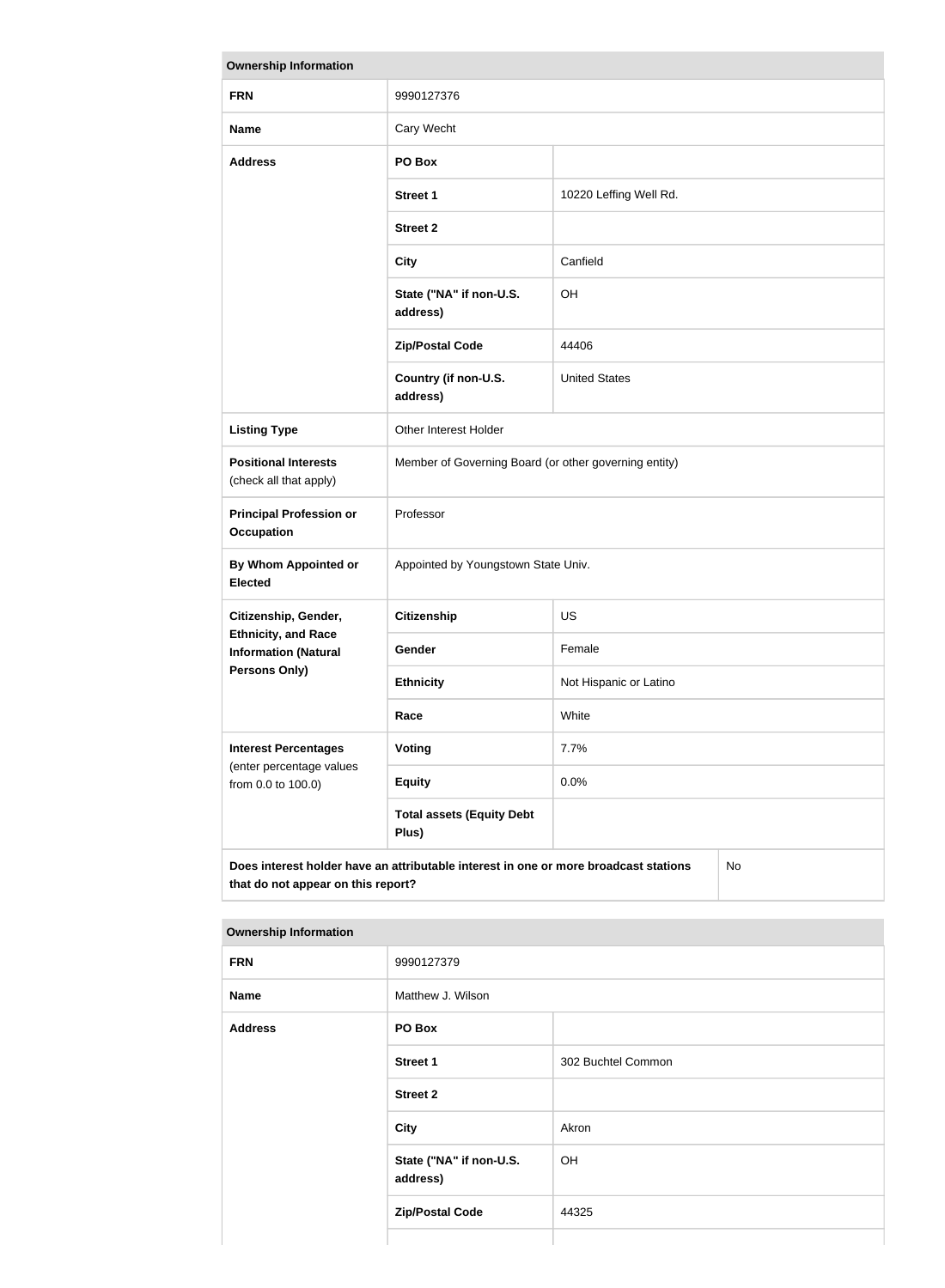|                                                                                             | Country (if non-U.S.<br>address)                      | <b>United States</b>   |  |
|---------------------------------------------------------------------------------------------|-------------------------------------------------------|------------------------|--|
| <b>Listing Type</b>                                                                         | Other Interest Holder                                 |                        |  |
| <b>Positional Interests</b><br>(check all that apply)                                       | Member of Governing Board (or other governing entity) |                        |  |
| <b>Principal Profession or</b><br><b>Occupation</b>                                         | <b>University President</b>                           |                        |  |
| <b>By Whom Appointed or</b><br><b>Elected</b>                                               | Ex-Officio, Appointed by the University of Akron      |                        |  |
| Citizenship, Gender,                                                                        | <b>Citizenship</b>                                    | <b>US</b>              |  |
| <b>Ethnicity, and Race</b><br><b>Information (Natural</b>                                   | <b>Gender</b>                                         | Male                   |  |
| Persons Only)                                                                               | <b>Ethnicity</b>                                      | Not Hispanic or Latino |  |
|                                                                                             | Race                                                  | White                  |  |
| <b>Interest Percentages</b>                                                                 | Voting                                                | 7.7%                   |  |
| (enter percentage values<br>from 0.0 to 100.0)                                              | <b>Equity</b>                                         | 0.0%                   |  |
|                                                                                             | <b>Total assets (Equity Debt</b><br>Plus)             |                        |  |
| Does interest holder have an attributable interest in one or more broadcast stations<br>Yes |                                                       |                        |  |

**that do not appear on this report?**

| <b>Ownership Information</b>                                                                              |                                                                             |                      |  |
|-----------------------------------------------------------------------------------------------------------|-----------------------------------------------------------------------------|----------------------|--|
| <b>FRN</b>                                                                                                | 9990127382                                                                  |                      |  |
| <b>Name</b>                                                                                               | Mark S. Auburn                                                              |                      |  |
| <b>Address</b>                                                                                            | PO Box                                                                      |                      |  |
|                                                                                                           | <b>Street 1</b>                                                             | 1033 Bunker Dr.      |  |
|                                                                                                           | <b>Street 2</b>                                                             |                      |  |
|                                                                                                           | <b>City</b>                                                                 | Fairlawn             |  |
|                                                                                                           | State ("NA" if non-U.S.<br>address)                                         | OH                   |  |
|                                                                                                           | <b>Zip/Postal Code</b>                                                      | 44333                |  |
|                                                                                                           | Country (if non-U.S.<br>address)                                            | <b>United States</b> |  |
| <b>Listing Type</b>                                                                                       | Other Interest Holder                                                       |                      |  |
| <b>Positional Interests</b><br>(check all that apply)                                                     | Officer, Other - ChairMember of Governing Board (or other governing entity) |                      |  |
| <b>Principal Profession or</b><br><b>Occupation</b>                                                       | Retired, Community Volunteer                                                |                      |  |
| By Whom Appointed or<br><b>Elected</b>                                                                    | Appointed by University of Akron                                            |                      |  |
| Citizenship, Gender,<br><b>Ethnicity, and Race</b><br><b>Information (Natural</b><br><b>Persons Only)</b> | Citizenship                                                                 | <b>US</b>            |  |
|                                                                                                           | Gender                                                                      | Male                 |  |
|                                                                                                           | <b>Ethnicity</b><br>Not Hispanic or Latino                                  |                      |  |
|                                                                                                           |                                                                             |                      |  |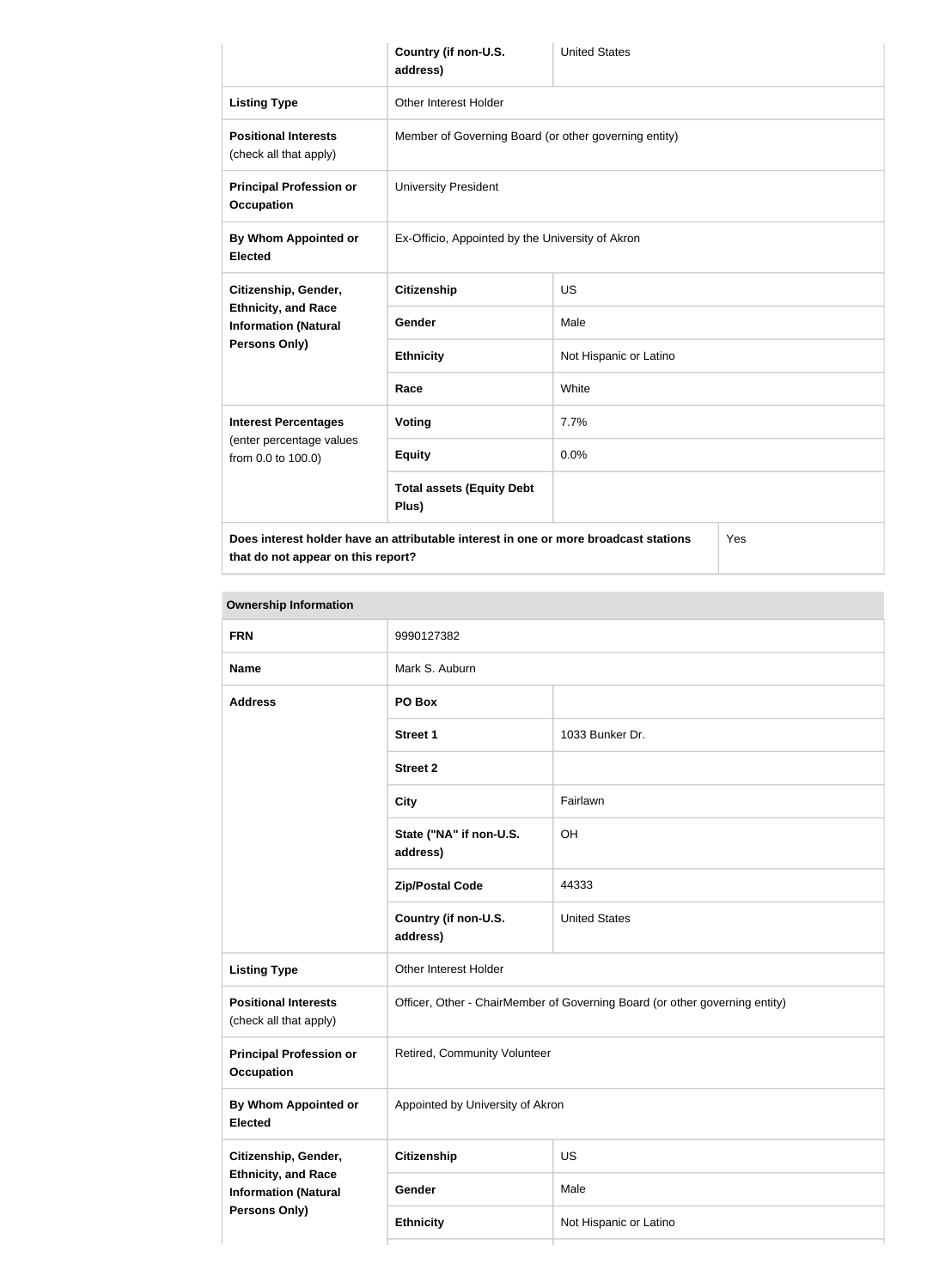|                                                                                      | Race                                      | White   |     |
|--------------------------------------------------------------------------------------|-------------------------------------------|---------|-----|
| <b>Interest Percentages</b><br>(enter percentage values<br>from 0.0 to 100.0)        | Voting                                    | $7.7\%$ |     |
|                                                                                      | <b>Equity</b>                             | $0.0\%$ |     |
|                                                                                      | <b>Total assets (Equity Debt</b><br>Plus) |         |     |
| Does interest holder have an attributable interest in one or more broadcast stations |                                           |         | No. |

**that do not appear on this report?**

| <b>FRN</b>                                                | 9990128228                                 |                        |  |
|-----------------------------------------------------------|--------------------------------------------|------------------------|--|
| <b>Name</b>                                               | <b>Trina Cutter</b>                        |                        |  |
| <b>Address</b>                                            | PO Box                                     |                        |  |
|                                                           |                                            |                        |  |
|                                                           | <b>Street 1</b>                            | 1750 Campus Center Dr. |  |
|                                                           | <b>Street 2</b>                            |                        |  |
|                                                           | <b>City</b>                                | Kent                   |  |
|                                                           | State ("NA" if non-U.S.<br>address)        | OH                     |  |
|                                                           | <b>Zip/Postal Code</b>                     | 44240                  |  |
|                                                           | Country (if non-U.S.<br>address)           | <b>United States</b>   |  |
| <b>Listing Type</b>                                       | Other Interest Holder                      |                        |  |
| <b>Positional Interests</b><br>(check all that apply)     | Officer, Other - President and CEO of NETO |                        |  |
| <b>Principal Profession or</b><br><b>Occupation</b>       | President and CEO of NETO                  |                        |  |
| By Whom Appointed or<br><b>Elected</b>                    | Hired by Board                             |                        |  |
| Citizenship, Gender,                                      | <b>Citizenship</b>                         | <b>US</b>              |  |
| <b>Ethnicity, and Race</b><br><b>Information (Natural</b> | Gender                                     | Female                 |  |
| <b>Persons Only)</b>                                      | <b>Ethnicity</b>                           | Not Hispanic or Latino |  |
|                                                           | Race                                       | White                  |  |
| <b>Interest Percentages</b>                               | <b>Voting</b>                              | 0.0%                   |  |
| (enter percentage values<br>from 0.0 to 100.0)            | <b>Equity</b>                              | 0.0%                   |  |
|                                                           | <b>Total assets (Equity Debt</b><br>Plus)  |                        |  |

| (b) Respondent certifies that any interests, including equity, financial, or voting | Yes |
|-------------------------------------------------------------------------------------|-----|
| interests, not reported in this filing are non-attributable.                        |     |
| If "No," submit as an exhibit an explanation.                                       |     |

 $\top$